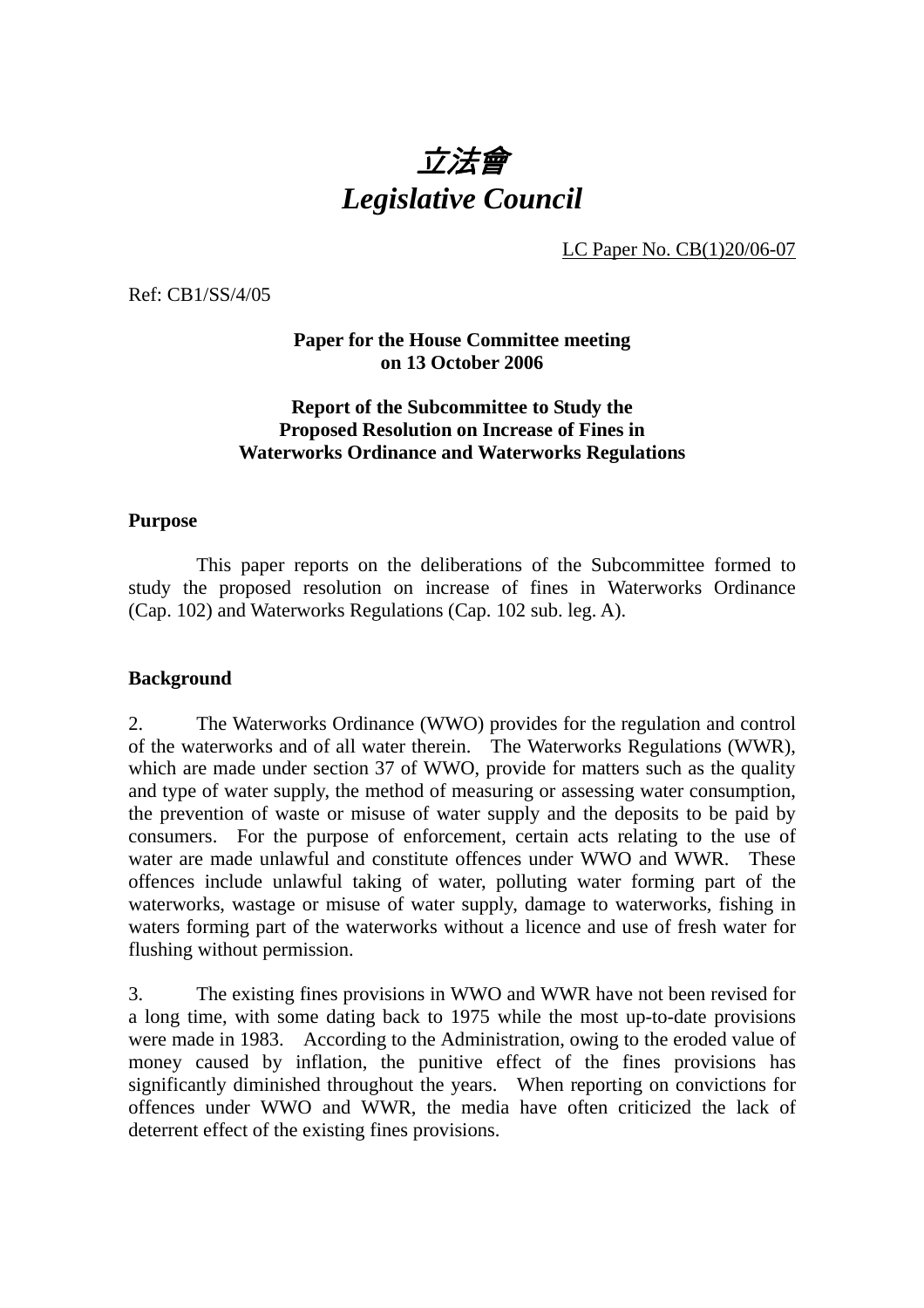#### **The proposed resolution**

l

4. In June 2006, the Secretary for the Environment, Transport and Works (SETW) gave notice to move a motion under section 100A of the Interpretation and General Clauses Ordinance (Cap. 1) at the Council meeting of 5 July 2006 to –

- (a) adjust the fines in WWO and WWR in line with the past cumulative inflation rate; and
- (b) convert the fines in WWO and WWR, after adjustment based on inflation, to the appropriate levels according to the standard scale of fines under the Criminal Procedure Ordinance (CPO).

5. The proposal in (a) above is aimed at restoring the deterrent effect of the fines provisions, while the proposal in (b) above is to facilitate future revision of fines by a single legislative measure when the existing maximum fines become outdated due to changing value of money.

6. The existing penalty provisions in WWO and WWR are summarized in **Appendix II**. Details of the existing fines in WWO and WWR and the proposed fines after inflation adjustment together with the corresponding level of fines under CPO are shown below –

| Section or<br><b>Regulation</b> | <b>Existing</b><br>fine | Date of last<br>adjustment<br>since<br>enactment<br>in 1975 | <b>of</b><br>Rate<br>(1)<br><b>inflation</b><br>since<br>enactment<br>last<br>0r<br>adjustment | <b>Proposed</b><br>fine<br>after<br>inflation<br>adjustment | Corresponding<br>level<br>оf<br>fine<br>proposed<br>(2) |
|---------------------------------|-------------------------|-------------------------------------------------------------|------------------------------------------------------------------------------------------------|-------------------------------------------------------------|---------------------------------------------------------|
| <b>WWO</b>                      |                         |                                                             |                                                                                                |                                                             |                                                         |
| $S \ 30(4)$                     | \$20,000                | 1983                                                        | $+148.9%$                                                                                      | \$49,780                                                    | Level 5                                                 |
|                                 |                         |                                                             |                                                                                                |                                                             | (\$50,000)                                              |
| S 32                            | \$5,000                 |                                                             | $+415.8%$                                                                                      | \$25,790                                                    | Level 4                                                 |
|                                 |                         |                                                             |                                                                                                |                                                             | (\$25,000)                                              |
| $S\,35(1)$                      | \$5,000                 |                                                             | $+415.8%$                                                                                      | \$25,790                                                    | Level 4                                                 |
|                                 |                         |                                                             |                                                                                                |                                                             | (\$25,000)                                              |
| $S \, 35(2)$                    | \$200/day               |                                                             | $+415.8%$                                                                                      | \$1,032/day                                                 | (3)<br>\$1,000/day                                      |
| $S\,37(2)$                      | \$4,000                 | 1983                                                        | $+148.9%$                                                                                      | \$9,956                                                     | Level 3                                                 |
|                                 |                         |                                                             |                                                                                                |                                                             | (\$ 10,000)                                             |

<sup>(1)</sup> The rate of inflation and proposed level of fines are calculated based on the change in CPI(A) up to 2005 as advised by the Census and Statistics Department.

<sup>(2)</sup> The figures in brackets denote the maximum fines for the relevant level as provided in CPO.

 $^{(3)}$  The standard scale under CPO is not applicable to a daily fine which has to be expressed as a monetary value.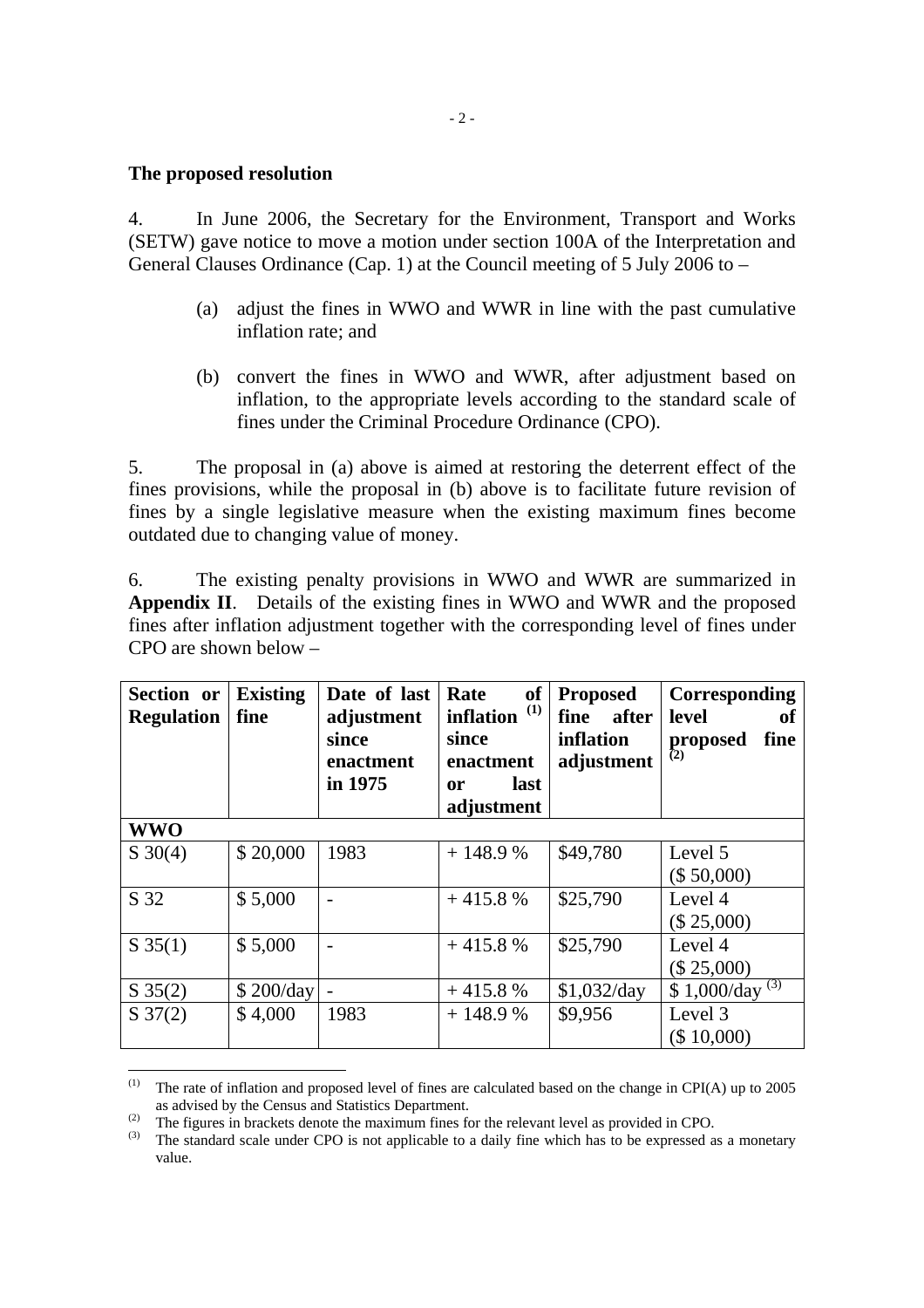| Section or<br><b>Regulation</b> | <b>Existing</b><br>fine | Date of last<br>adjustment<br>since<br>enactment<br>in 1975 | Rate<br>inflation $(1)$<br>since<br>enactment<br>last<br>0r<br>adjustment | of   Proposed<br>after<br>fine<br>inflation<br>adjustment | Corresponding<br>level<br>of<br>fine<br>proposed<br>(2) |
|---------------------------------|-------------------------|-------------------------------------------------------------|---------------------------------------------------------------------------|-----------------------------------------------------------|---------------------------------------------------------|
| <b>WWR</b>                      |                         |                                                             |                                                                           |                                                           |                                                         |
| Reg 44                          | \$4,000                 | 1983                                                        | $+148.9%$                                                                 | \$9,956                                                   | Level 3<br>(\$10,000)                                   |
| Reg 51(2)                       | \$4,000                 | 1983                                                        | $+148.9%$                                                                 | \$9,956                                                   | Level 3<br>(\$ 10,000)                                  |

#### **The Subcommittee**

7. At the meeting of the House Committee on 23 June 2006, Members agreed that a subcommittee should be formed to study the proposed resolution.

8. At the request of the House Committee, SETW has withdrawn her notice for moving the proposed resolution to allow time for the Subcommittee to study the proposed resolution.

9. Under the chairmanship of Hon Fred LI Wah-ming, the Subcommittee has held two meetings. The membership list of the Subcommittee is in **Appendix I**.

#### **Deliberations of the Subcommittee**

#### Frequency of review of fines provisions

10. The Subcommittee has sought explanation for not revising the fines for offences under WWO and WWR for such a long time (23 to 31 years), necessitating the currently proposed drastic increases based on the relevant cumulative inflation rates. The Administration's explanation is that a review on the fines was conducted in 1994 and thereafter a proposal for revision of the fines was prepared. The proposal had not been further pursued because there were then many legislative proposals that needed to be taken on board before 1 July 1997 and the proposal to revise the fines in WWO and WWR was considered less urgent than the other legislative proposals. For some years since 1998, the Consumer Price Index (A) had shown a downward trend and the trend has been reversed only in the recent few years.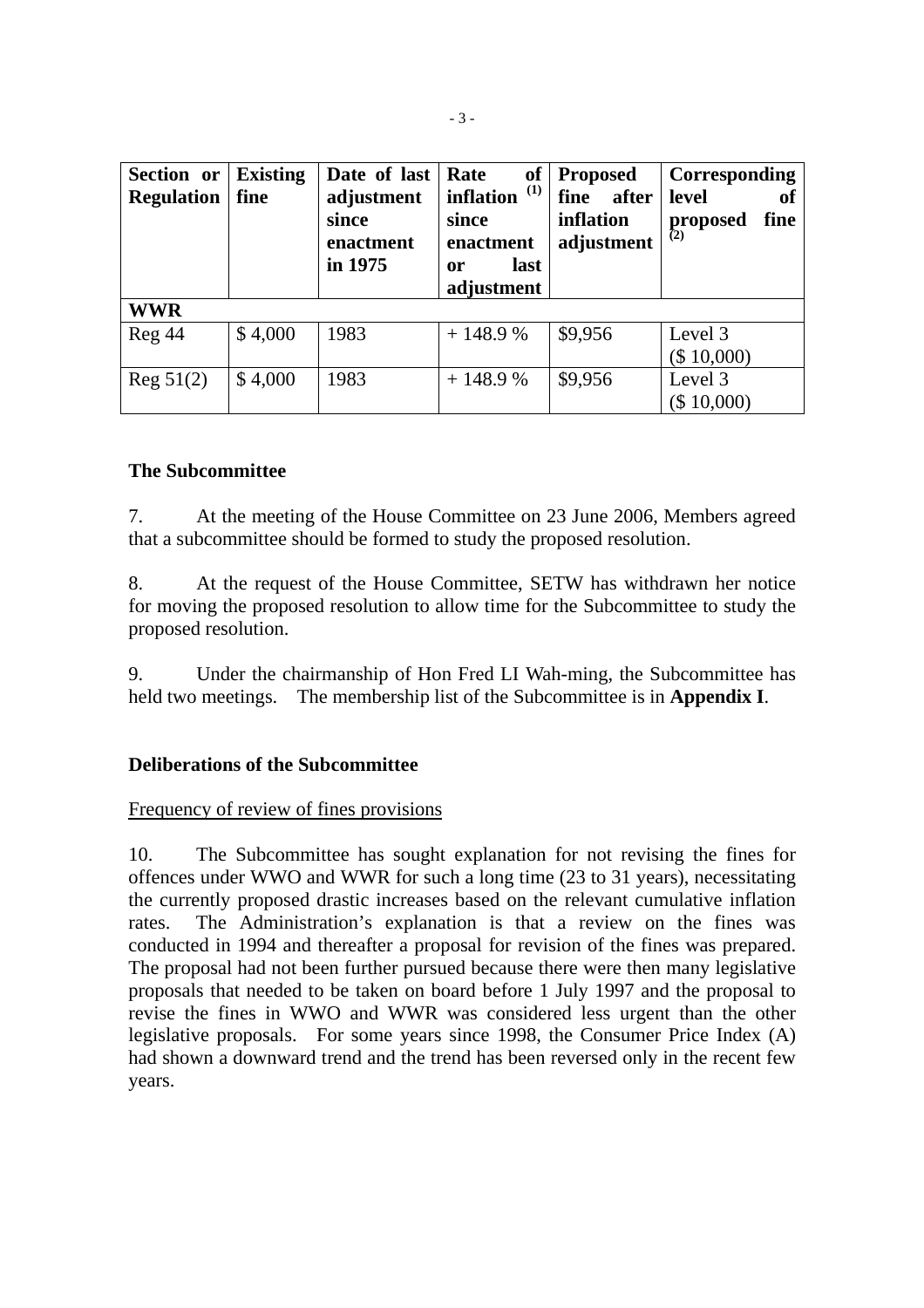11. On a member's suggestion of increasing the fines by phases instead of making a one-off drastic increase to alleviate the impact on the public, the Administration has advised that it is conducting a study on Total Water Management and would complete the study in late 2007. Subject to the results of the study, further amendments to WWO and WWR may be proposed. The Administration considers that increasing the fines by phases and then introducing further amendments after completion of the aforesaid study may cause confusion and additional disturbance to the public.

12. Members consider that the present arrangement of not reviewing the fines for a very long time and then making a one-off drastic increase is highly unsatisfactory in that the intended deterrent effect of the fines provisions has not been properly maintained and the public may be unduly affected by the currently proposed drastic increases. Members therefore urge the Administration to ensure that in future, the fines provisions in WWO and WWR would be reviewed at appropriate intervals, and request that SETW make such an undertaking in her speech when moving the proposed resolution at the Council.

#### Unlawful taking of water (section 29 of WWO)

13. The Subcommittee has taken note of the Administration's confirmation that using salt water supplied through an inside service  $(4)$  for keeping live seafood is an offence under section 29 of WWO. Section  $29(1)(c)$  of WWO provides that except with the permission of the Water Authority, no person shall take water through an inside service for any purpose other than that for which the water is supplied. According to the Administration, the Water Authority has recently instituted prosecution through the summary procedure against some food premises for illegal use of salt water supplied through an inside service for non-flushing purposes.

14. The Subcommittee has noted that in the old days, some villages had constructed facilities for collection or diversion of stream water for agricultural and domestic uses as there was no fresh water supply for the villages at that time. While fresh water supply is available to these villages nowadays, many villagers still maintain the facilities for irrigation uses and as a backup measure to meet the need at times of temporary suspension of water supply. Members have sought clarification on whether these acts of villagers would constitute an offence under section 29 of WWO, and whether the villagers would be subject to prosecution.

15. According to the Administration, taking stream water outside gathering grounds is not illegal as stream water outside gathering grounds does not fall under the regulation and control of WWO, whereas diverting water continuously from the

 $(4)$ (4) "inside service" (內部供水系統) means the pipes and fittings in premises, and any pipes and fittings between the premises and a connection to the main, (other than the pipes and fittings forming part of a fire service) which are used or are intended to be used for the purposes of a supply.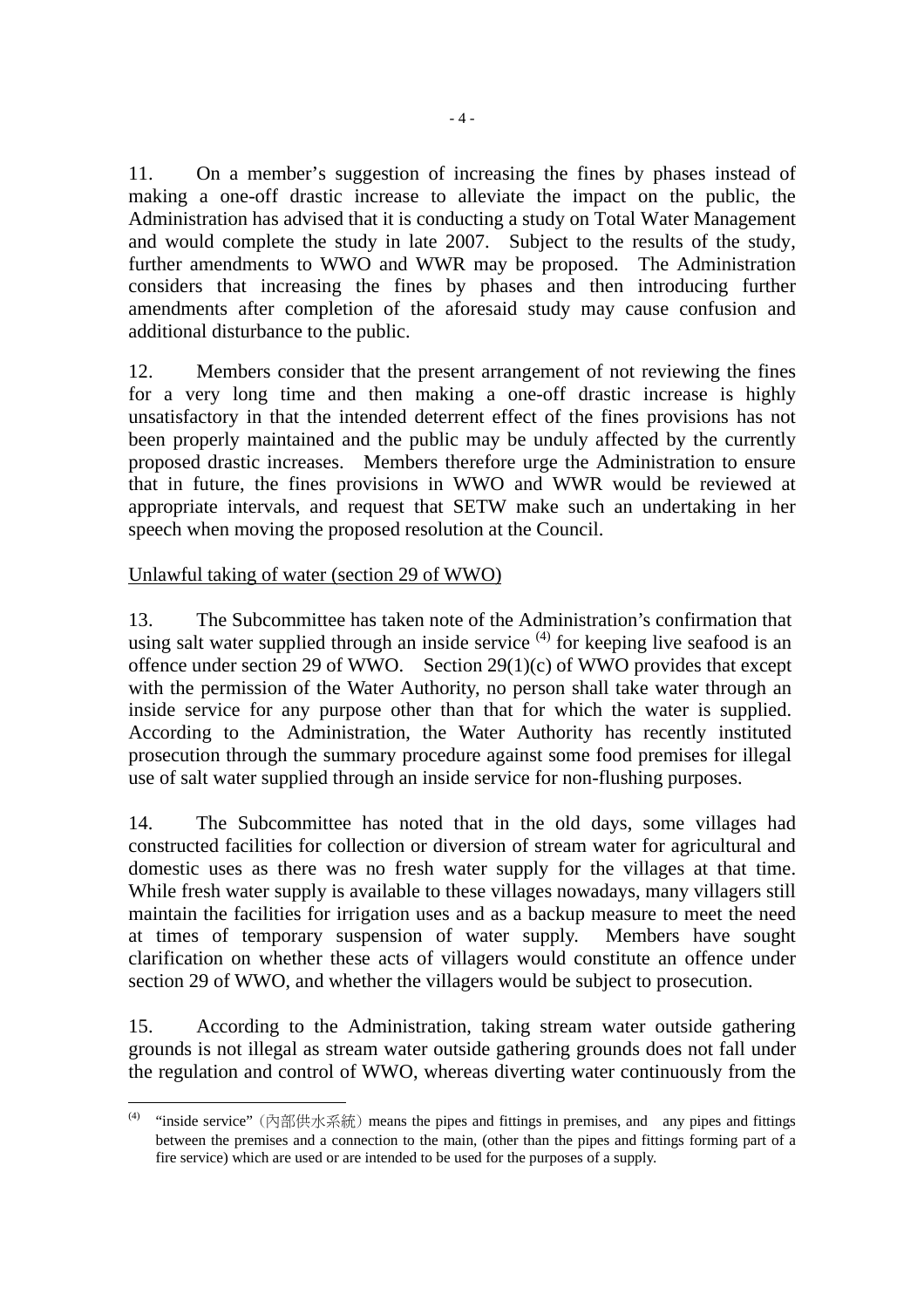waterworks<sup>(5)</sup> and taking stream water within gathering grounds without the permission of the Water Authority are acts in contravention of section 29 of WWO. The boundaries of gathering grounds, which are made public through publication of notices in the Gazette, have been defined in the form of maps prepared under section 23 of WWO and may be altered from time to time. There are signs erected at appropriate places within gathering grounds to advise the public not to take or pollute the water carried by streams or other facilities within the gathering grounds.

16. As regards enforcement, the Subcommittee notes that no prosecution has ever been instituted in the past against the collection and diversion of stream water for irrigation and domestic uses. Past prosecution cases in respect of stream water within gathering grounds mainly involve continuous diversion of the stream water for commercial or industrial uses. As regards the reasons for not instituting prosecution in respect of the former type of cases, the Administration has explained that many villagers were already inhabitants using stream water when the relevant gathering grounds were mapped and the consumption of stream water by villagers for irrigation and domestic uses so far has not posed a significant problem to the water supply system. As such, the Water Authority has been adopting a lenient approach in handling those cases.

17. Members however note that there is no provision in WWO empowering the Water Authority to exercise discretion in the enforcement of section 29 of WWO nor is there any provision that grants exemption for those villagers who had been consuming stream water before the relevant gathering grounds were mapped. Members therefore have questioned the legal basis for not enforcing section 29 in these cases. They consider that if it is the Government's policy to exclude the taking of stream water within gathering grounds by villagers for certain uses from the application of section 29, the Administration should introduce in WWO a legislative provision to that effect.

18. Having regard to the need to adjust the fines for offences under WWO and WWR without further delay, the Subcommittee has agreed that it would support the moving of the proposed resolution on the condition that the Administration would, as a matter of priority, review section 29 in relation to the taking of stream water within gathering grounds to clearly reflect the Government's policy intention. The Subcommittee also suggests that SETW make an undertaking in this regard in her speech in moving the proposed resolution. The Administration has agreed that it would review section 29 taking into account the Subcommittee's views as soon as possible.

l

<sup>&</sup>lt;sup>(5)</sup> "waterworks" (水務設施) means any property occupied, used or maintained by the Water Authority for the purposes of WWO and any gathering ground.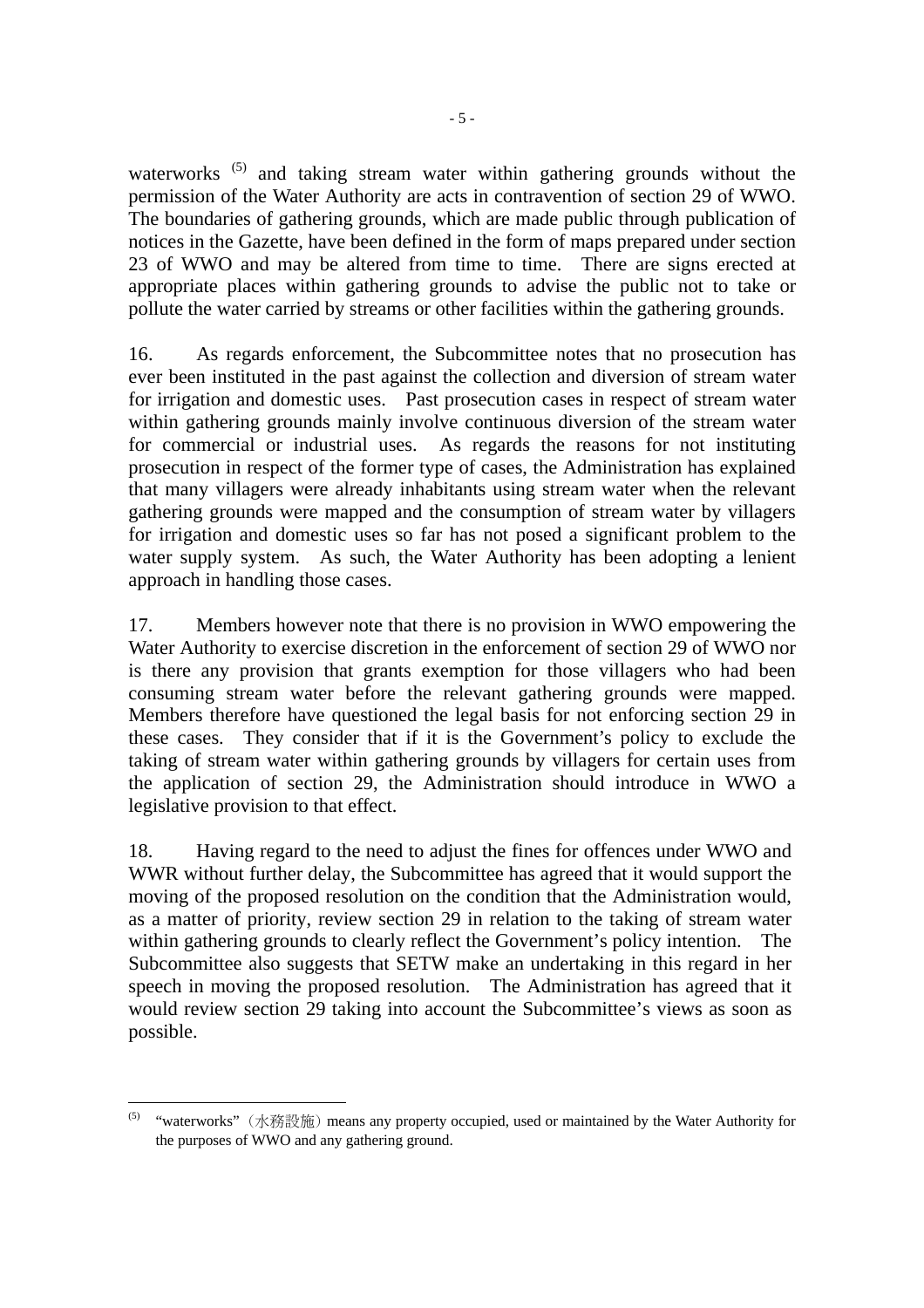## Pollution of water forming part of the waterworks (section 30 of WWO)

19. On the concern that small houses in the New Territories not provided with public sewerage facilities would be susceptible to prosecution for polluting water forming part of the waterworks, the Administration has explained that in the old days when public sewerage facilities were not provided for villages, all small houses were required to be built with septic tanks to collect domestic sewage and effluent. Nowadays, most villages are provided with public sewerage facilities and the facilities are being expanded to cover old villages in a progressive manner.

#### Use of fresh water for flushing without permission (regulation 12 of WWR)

20. The Subcommittee has sought clarification on the circumstances under which the use of fresh water for flushing would be regarded as in contravention of regulation 12 of WWR. According to the Administration, affixing a pipe to the flushing cistern to supply fresh water for flushing without permission would be an offence but pouring fresh water into the flushing cistern for flushing during suspension of the supply of salt water would not be prosecuted. In the latter case, a defence is available under regulation 12(2) to the occupier or owner of the relevant premises for the use of fresh water for flushing.

Installation or use of apparatus using water, or apparatus for treatment or filtration of water, without permission (regulation 24 of WWR)

21. Regulation 24 of WWR prohibits the installation or use of water filters without the permission in writing of the Water Authority. The Subcommittee has expressed concern on this regulation as installation and use of water filters is very common among the households in Hong Kong. The Administration has explained that the regulation is intended to cater for the possibility that polluted water filters installed at individual households may pollute or have polluted the main water supply system of a building, thus jeopardizing public health. To avoid this situation, there should be devices installed to avoid reversion of water flow from the water pipes of individual households to the main water supply system. According to the Administration, such devices are commonly installed in multi-storey buildings in Hong Kong.

22. The Subcommittee notes that there has not been any prosecution made under regulation 24. The Administration has explained that it has not detected any case involving the use of apparatus for treatment or filtration of water with the danger of polluting the main water supply system of a building. Moreover, under regulation 25 of WWR, the Water Authority has the power to relax the provisions of WWR regarding the size, nature, materials or disposition of any pipe or fitting. The Subcommittee further notes that the Administration has been advising the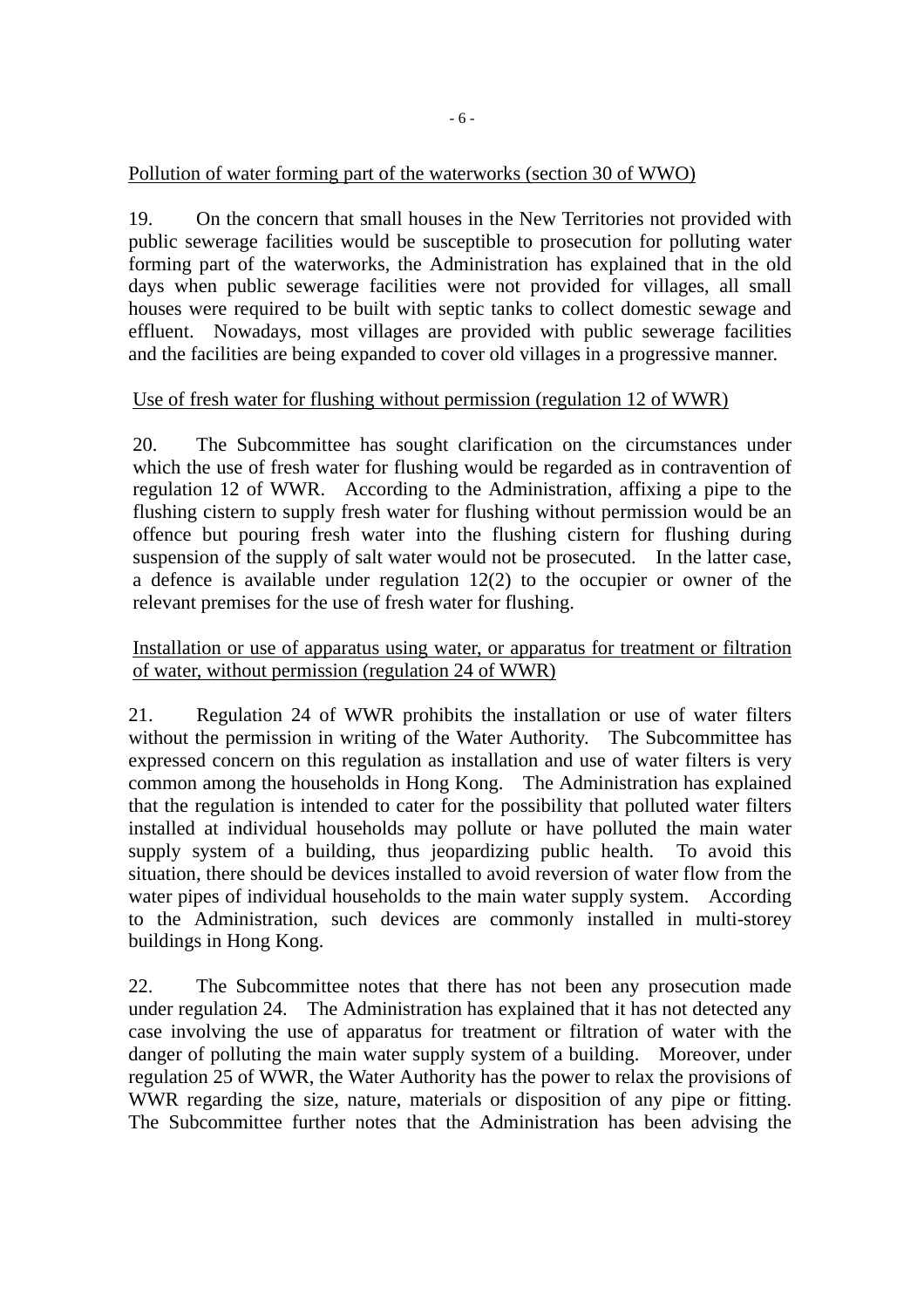public through media publicity to engage licensed plumbers for installation of water filters and guidelines have been prepared for plumbers to follow.

### Figures on prosecution and conviction under WWO and WWR in the past 10 years

23. In response to the Subcommittee's request, the Administration has provided figures on the prosecution and conviction for the past one year, five years and 10 years in respect of each of the existing offence provisions in WWO and WWR. The information is in **Appendix III**.

## **Recommendation**

24. The Subcommittee supports the proposed resolution and the Administration's giving fresh notice to move the proposed resolution at a future Council meeting.

## **Advice sought**

25. Members are requested to note the recommendation of the Subcommittee in paragraph 24.

Council Business Division 1 Legislative Council Secretariat 12 October 2006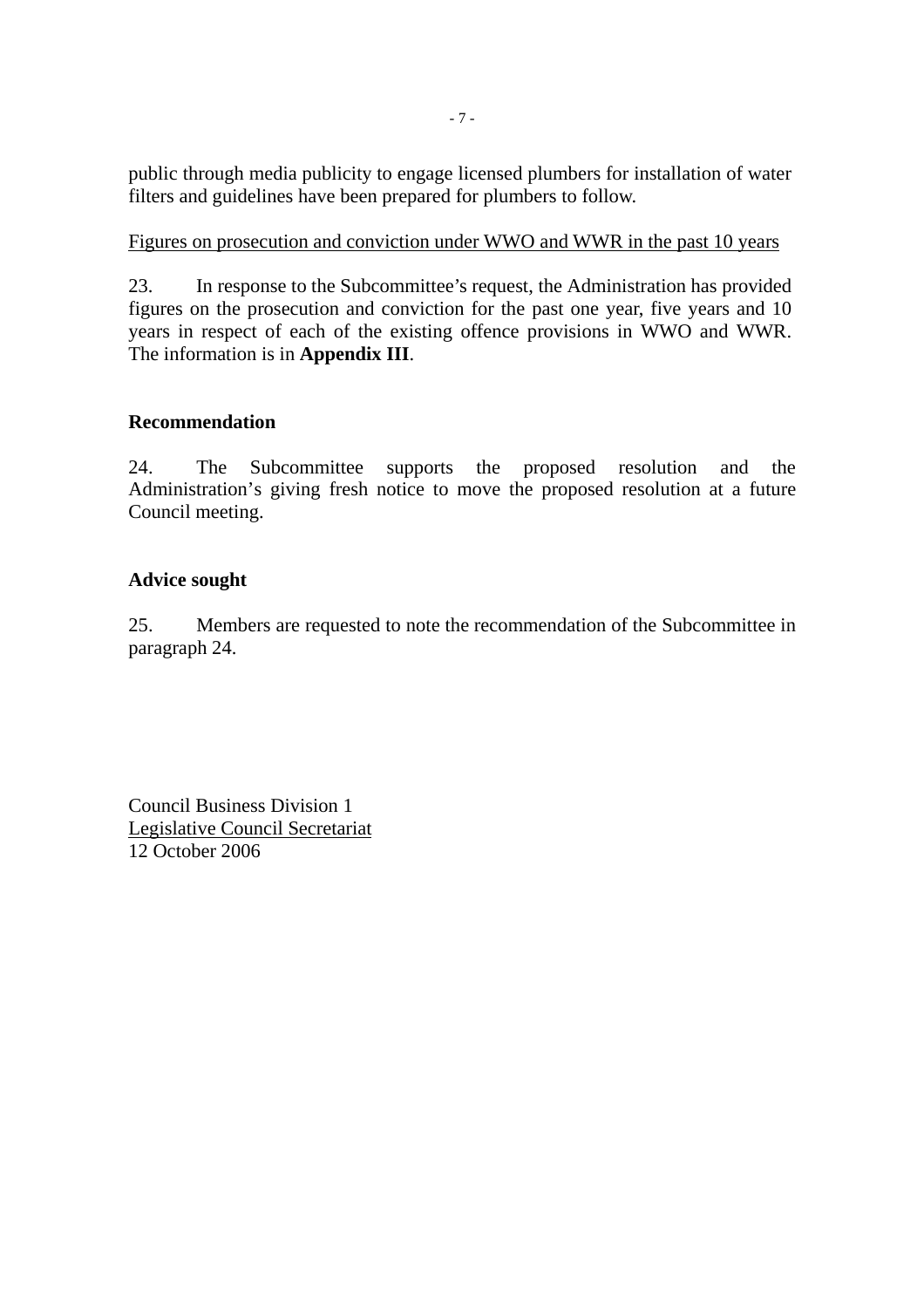# **Appendix I**

# **Subcommittee to Study the Proposed Resolution on Increase of Fines in Waterworks Ordinance and Waterworks Regulations**

|                      | <b>Membership list</b>                                                                                      |  |  |  |  |  |
|----------------------|-------------------------------------------------------------------------------------------------------------|--|--|--|--|--|
| <b>Chairman</b>      | Hon Fred LI Wah-ming, JP                                                                                    |  |  |  |  |  |
| <b>Members</b>       | Hon SIN Chung-kai, JP<br>Hon Audrey EU Yuet-mee, SC, JP<br>Hon LEE Wing-tat<br>Hon CHEUNG Hok-ming, SBS, JP |  |  |  |  |  |
|                      | (Total: 5 members)                                                                                          |  |  |  |  |  |
| <b>Clerk</b>         | Ms Anita SIT                                                                                                |  |  |  |  |  |
| <b>Legal Adviser</b> | Ms Connie FUNG                                                                                              |  |  |  |  |  |
| Date                 | 21 July 2006                                                                                                |  |  |  |  |  |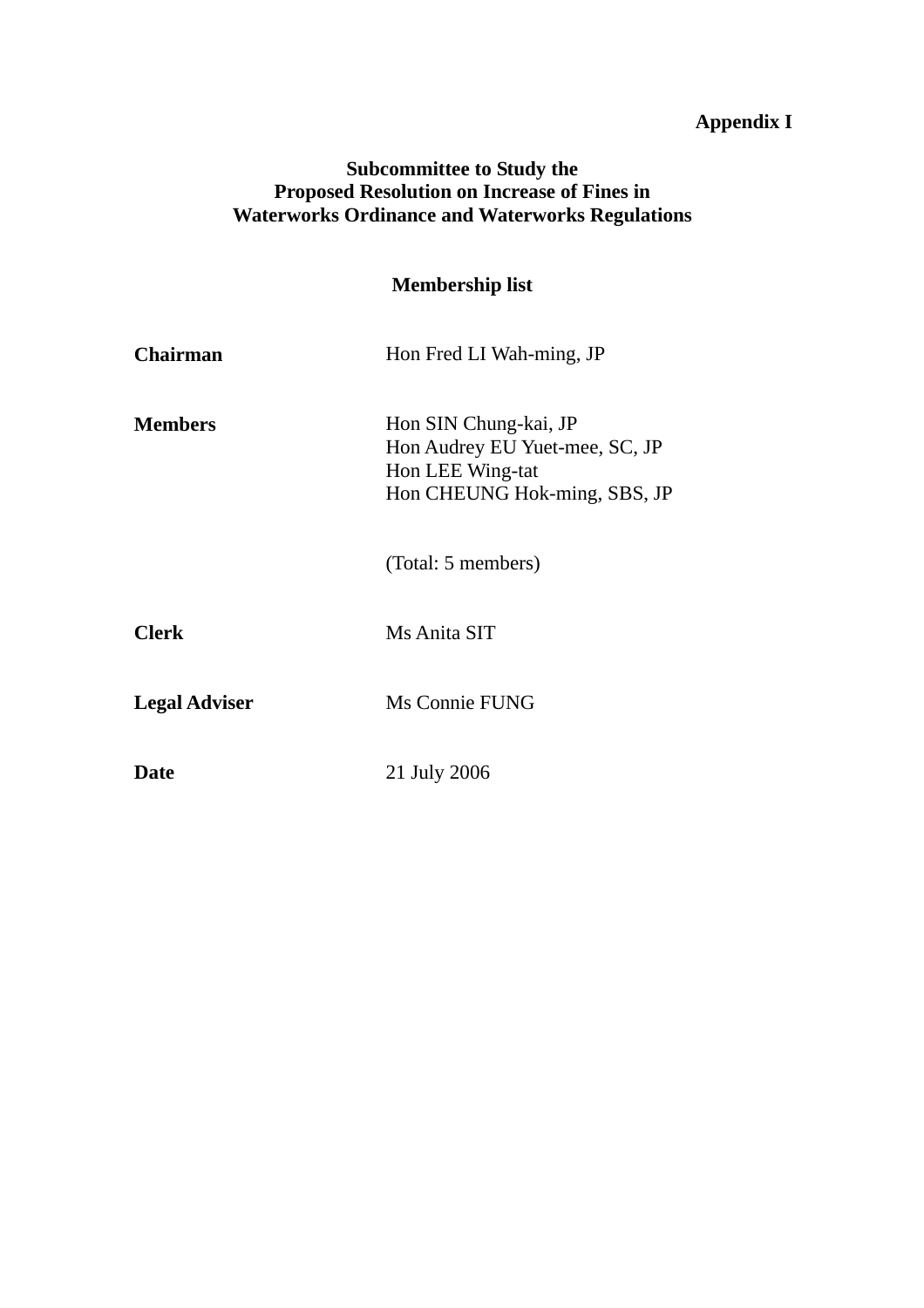## **Summary of existing penalty provisions in the Waterworks Ordinance and the Waterworks Regulations**

| Section/          | <b>Particulars</b>                                                                                                                                                                                                                                                                                                                                                                                                                                                                                                                                                                                                                     | <b>Penalty</b>                                           | Date of   |
|-------------------|----------------------------------------------------------------------------------------------------------------------------------------------------------------------------------------------------------------------------------------------------------------------------------------------------------------------------------------------------------------------------------------------------------------------------------------------------------------------------------------------------------------------------------------------------------------------------------------------------------------------------------------|----------------------------------------------------------|-----------|
| <b>Regulation</b> | <b>Waterworks Ordinance (Chapter 102)</b>                                                                                                                                                                                                                                                                                                                                                                                                                                                                                                                                                                                              |                                                          | enactment |
| $S \ 30(4)$       | Any person who is guilty of an offence under section<br>$30(1)$ or (2) (with regard to polluting water forming part of<br>the waterworks) shall be liable on summary conviction to<br>a fine and imprisonment.                                                                                                                                                                                                                                                                                                                                                                                                                         | 1983                                                     |           |
| S 32              | Any person who obstructs the Water Authority, or any<br>person authorised by him in writing, from exercising any<br>power, performing any duty or carrying out any function<br>under this Ordinance shall be guilty of an offence and<br>liable on conviction to a fine and imprisonment.                                                                                                                                                                                                                                                                                                                                              | 2 years<br>Fine:<br>\$5,000<br>Imprisonment:<br>6 months | 1975      |
| $S\,35(1)$        | Any person who is guilty of an offence under this<br>Ordinance shall, unless a penalty is otherwise expressly<br>provided, be liable on summary conviction to a fine. The<br>following sections are pertinent –<br>section 13 (with regard to taking of water from<br>(i)<br>standpipes<br>without<br>permission<br>for<br>public<br>non-domestic purpose);<br>section 14 (with regard to construction, installation,<br>(ii)<br>alteration or removal of fire or inside service<br>without permission);<br>section 15 (with regard to construction, installation,<br>(iii)<br>alteration, repair or removal of fire or inside service | Fine:<br>\$5,000                                         | 1975      |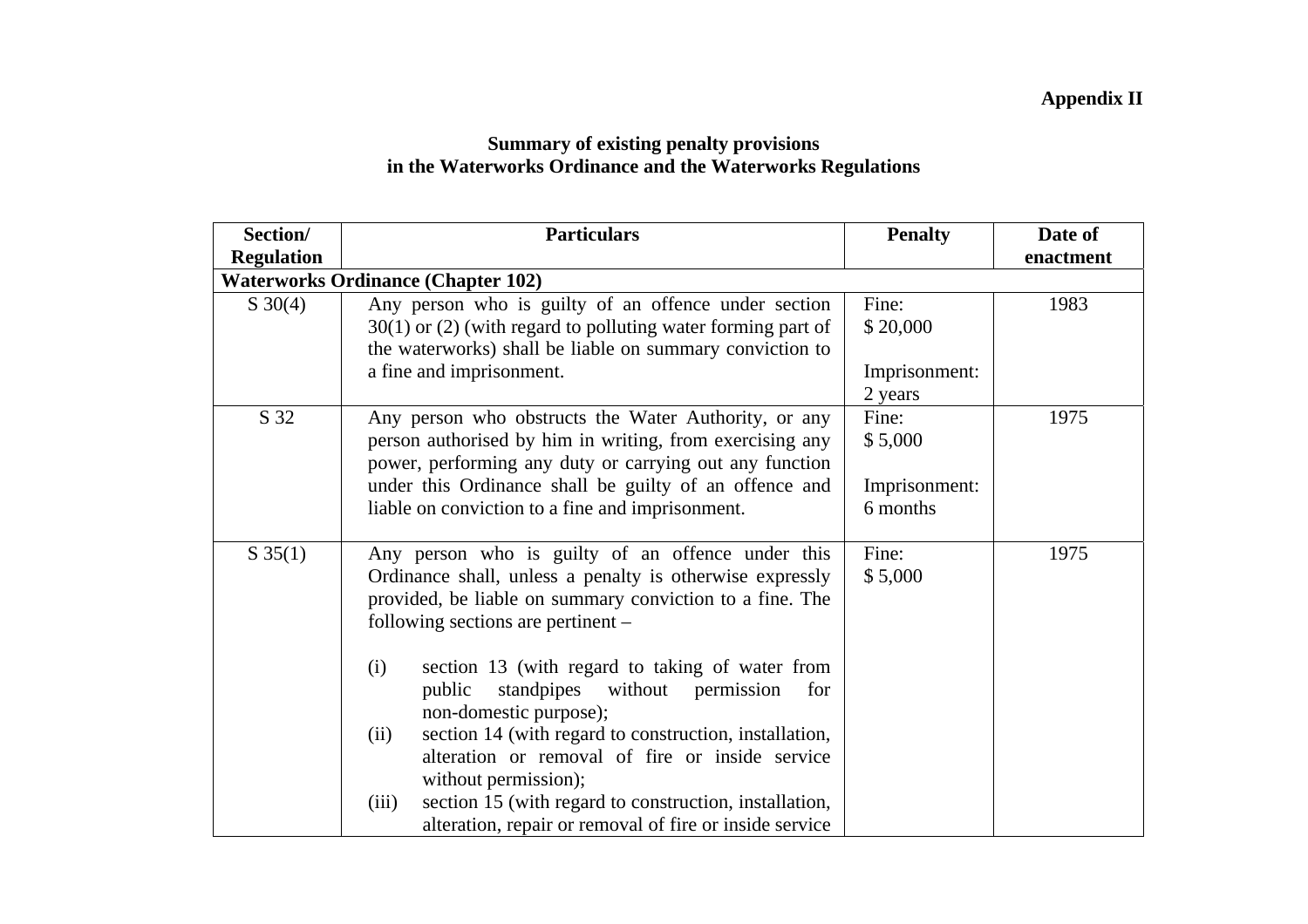| Section/            | <b>Particulars</b>                                                                                                                                                                                                                                                                                                                                                                                                                                  | <b>Penalty</b>     | Date of   |
|---------------------|-----------------------------------------------------------------------------------------------------------------------------------------------------------------------------------------------------------------------------------------------------------------------------------------------------------------------------------------------------------------------------------------------------------------------------------------------------|--------------------|-----------|
| <b>Regulation</b>   |                                                                                                                                                                                                                                                                                                                                                                                                                                                     |                    | enactment |
|                     | by unauthorised persons other than licensed<br>plumbers);<br>section 28 (with regard to wastage or misuse of<br>(iv)<br>water supply);<br>section 29 (with regard to unlawful taking of<br>(v)<br>water); and<br>section 31 (with regard to damage to waterworks).<br>(vi)                                                                                                                                                                          |                    |           |
| $S \ 35(2)$         | Any person convicted of an offence under section 29 (with<br>regard to unlawful taking of water) or section $30(1)$ or $(2)$<br>(with regard to polluting water forming part of the<br>waterworks) shall, if the offence is a continuing one, be<br>liable to a further fine for every day or part of a day during<br>which the offence continues.                                                                                                  | Fine:<br>\$200/day | 1975      |
| $S \frac{37(2)}{2}$ | A regulation made under this section may provide that a<br>contravention thereof shall be an offence and may<br>prescribe a penalty for such offence.                                                                                                                                                                                                                                                                                               | Fine:<br>\$4,000   | 1983      |
|                     | <b>Waterworks Regulations (Chapter 102 sub. leg. A)</b>                                                                                                                                                                                                                                                                                                                                                                                             |                    |           |
| Reg 44              | Any person who-<br>contravenes regulation 41 (with regard to fishing in<br>(i)<br>waters forming part of the waterworks without<br>licence, by any means other than by rod and line, or<br>using explosive or toxic substance);<br>contravenes any condition of a fishing licence;<br>(ii)<br>without lawful excuse fails to comply with a<br>(iii)<br>requirement of an authorised officer under<br>regulation 43(1) (with regard to production of | Fine:<br>\$4,000   | 1983      |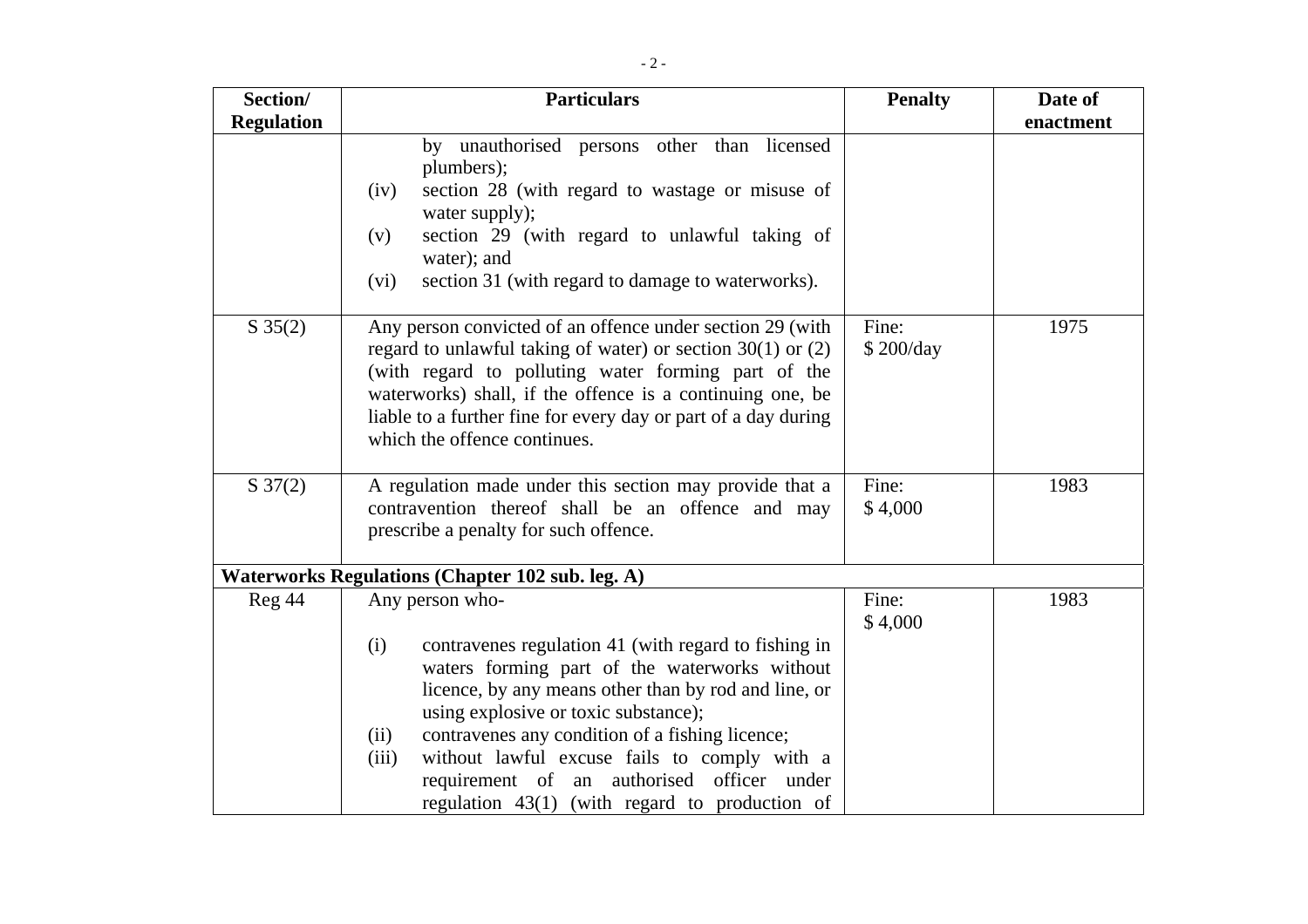| Section/          | <b>Particulars</b>                                                                                                                                                                                                                                                                                    | <b>Penalty</b>   | Date of   |
|-------------------|-------------------------------------------------------------------------------------------------------------------------------------------------------------------------------------------------------------------------------------------------------------------------------------------------------|------------------|-----------|
| <b>Regulation</b> |                                                                                                                                                                                                                                                                                                       |                  | enactment |
|                   | fishing licence for inspection); or<br>wilfully resists or obstructs an authorised officer in<br>(iv)<br>the exercise of his powers under regulation $43(2)$<br>and (3) (with regard to carrying out arrest and<br>seizure on a person believed to have committed an<br>offence under regulation 44), |                  |           |
|                   | shall be guilty of an offence and shall be liable on<br>summary conviction to a fine.                                                                                                                                                                                                                 |                  |           |
| Reg $51(2)$       | Any person who is guilty of an offence under the<br>following regulations shall be liable on summary<br>conviction to a fine -                                                                                                                                                                        | Fine:<br>\$4,000 | 1983      |
|                   | regulation 9 (with regard to use of inside service<br>(i)<br>without permission for reception or conveyance of<br>any water other than water from the waterworks);                                                                                                                                    |                  |           |
|                   | regulation 10 (with regard to installation of<br>(ii)<br>draw-off points in, or drawing of water from, any<br>part of inside service, or for extension or alteration<br>of inside service, without permission);                                                                                       |                  |           |
|                   | regulation 11 (with regard to drawing of fresh<br>(iii)<br>water from inside service by means of hosepipe or<br>similar apparatus without permission);                                                                                                                                                |                  |           |
|                   | regulation 12 (with regard to use of fresh water for<br>(iv)<br>flushing without permission);                                                                                                                                                                                                         |                  |           |
|                   | regulation 13 (with regard to use of water from the<br>(v)<br>waterworks without permission for heating, cooling<br>or humidification plant, or swimming pool);                                                                                                                                       |                  |           |
|                   | regulation $15(1)$ (with regard to use or supply of<br>(vi)<br>salt water for flushing water-closets, latrines and                                                                                                                                                                                    |                  |           |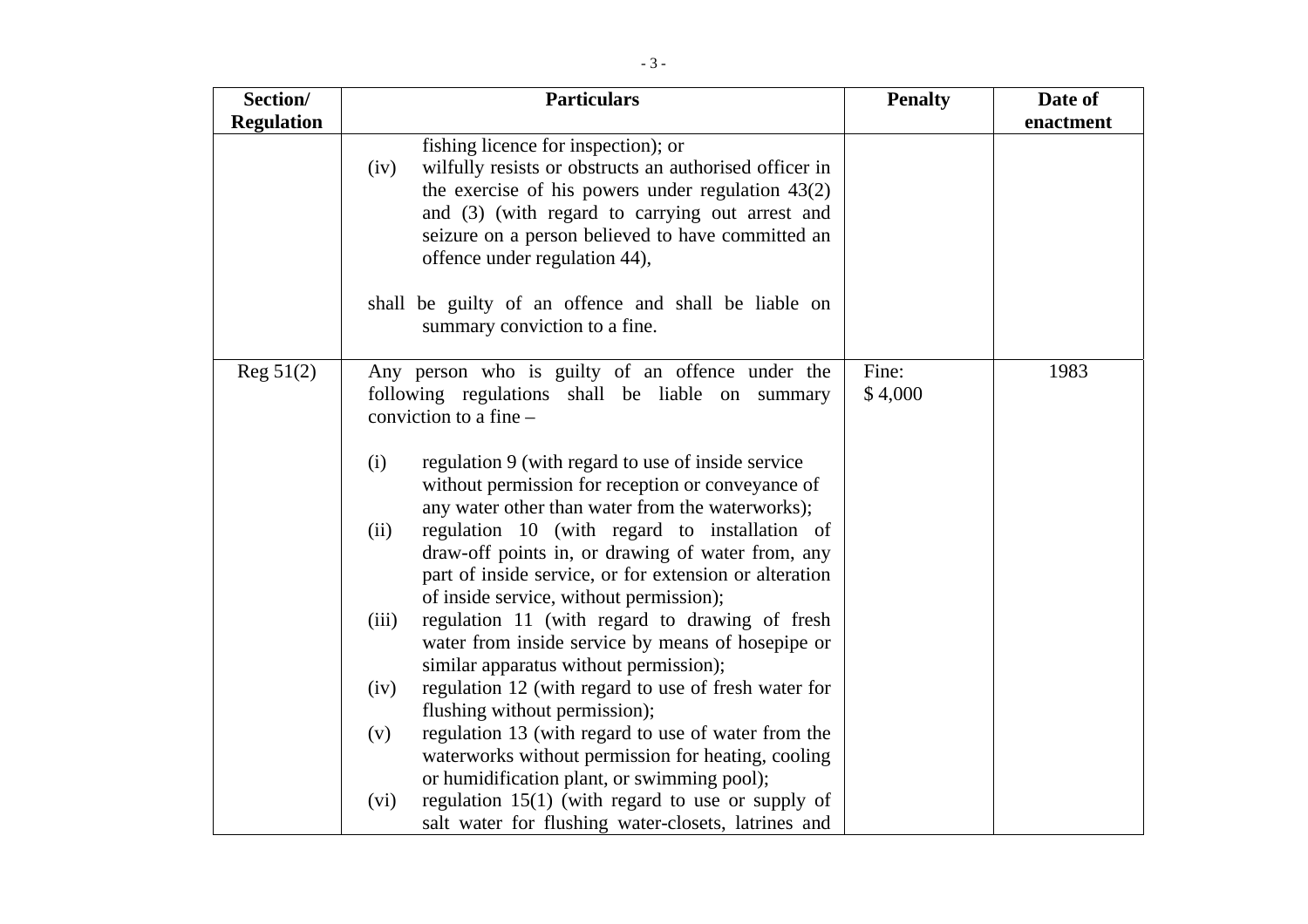| Section/          |                    | <b>Particulars</b>                                     | <b>Penalty</b> | Date of   |
|-------------------|--------------------|--------------------------------------------------------|----------------|-----------|
| <b>Regulation</b> |                    |                                                        |                | enactment |
|                   |                    | urinals);                                              |                |           |
|                   | (vii)              | regulation $15(2)$ or (3) (with regard to construction |                |           |
|                   |                    | material used for pipes and fittings of water-closets, |                |           |
|                   |                    | latrines or urinals in which salt water is used or is  |                |           |
|                   |                    | required to be used for flushing);                     |                |           |
|                   | (viii)             | regulation 21 (with regard to testing of pipes and     |                |           |
|                   |                    | fittings before installation or use);                  |                |           |
|                   | (ix)               | regulation 23 (with regard to installation or use of   |                |           |
|                   |                    | booster pump on fire or inside service without         |                |           |
|                   |                    | permission and the associated arrangement for          |                |           |
|                   |                    | pumping water);                                        |                |           |
|                   | (x)                | regulation 24 (with regard to installation or use of   |                |           |
|                   |                    | apparatus using water, or apparatus for treatment or   |                |           |
|                   |                    | filtration of water, without permission);              |                |           |
|                   | (xi)               | regulation 26(4) (with regard to unauthorized          |                |           |
|                   |                    | removal of meter from fire or inside service);         |                |           |
|                   | (xii)              | regulation $32(2)$ (with regard to testing of private  |                |           |
|                   |                    | check meter);                                          |                |           |
|                   | (xiii)             | regulation 32(4) (with regard to removal of private    |                |           |
|                   |                    | check meter found to be operating unsatisfactorily     |                |           |
|                   |                    | or restricting the supply to any premises);            |                |           |
|                   | (xiv)              | regulation 39 (with regard to inappropriate use of,    |                |           |
|                   |                    | or preventing without authorization other persons      |                |           |
|                   |                    | from taking water from, public standpipes); or         |                |           |
|                   | $\left( xy\right)$ | regulation 47 (with regard to sale, or offer for sale, |                |           |
|                   |                    | of water from the waterworks without permission).      |                |           |